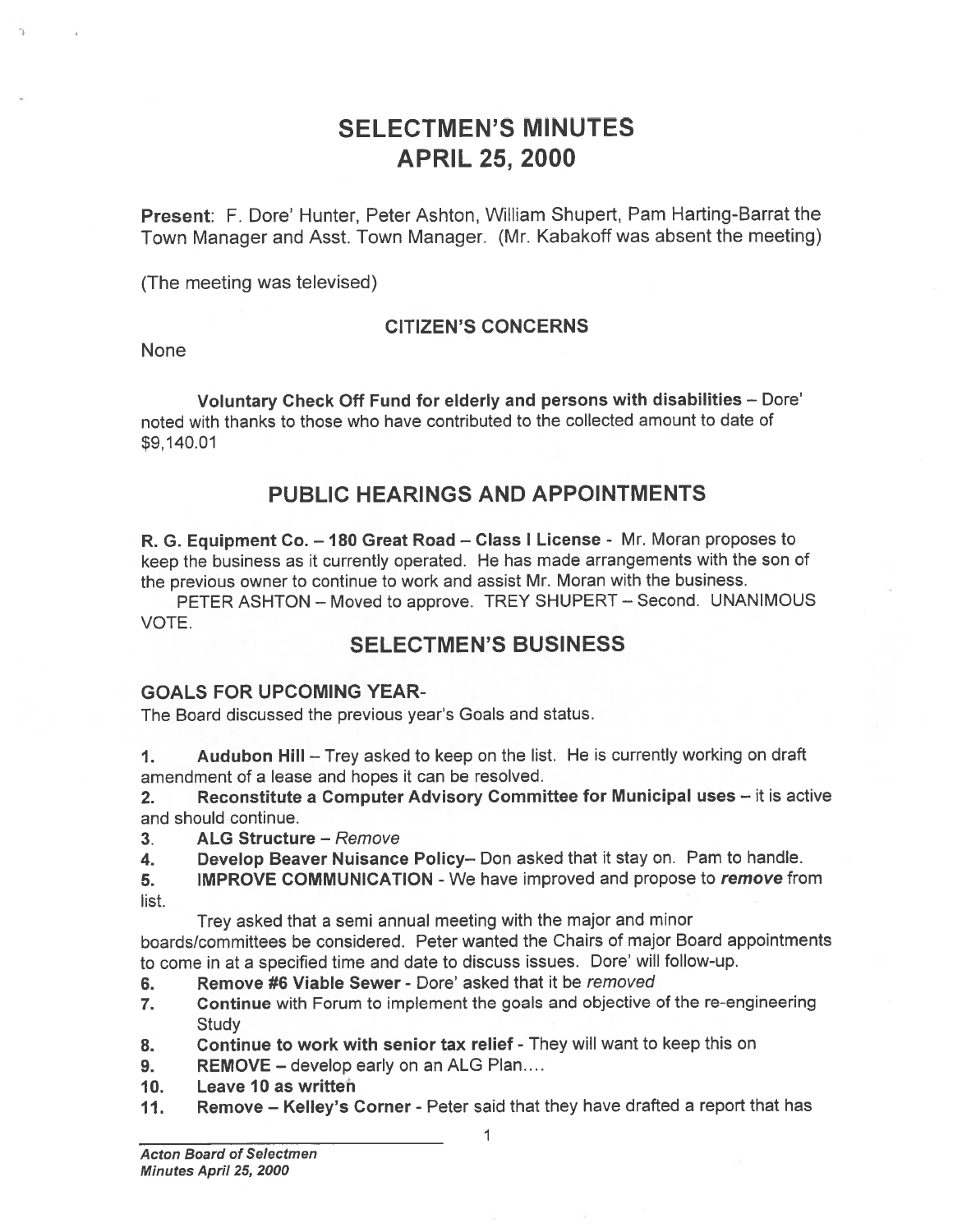not reached completion at this time. One recommendation they go from that will go to Planning and EDC and they should carry the mantel on this. Remove from list at this point.

The Board then discussed the need for additional Goals for this year as noted below.

- 1. The Board wanted the HDC Bylaw review added to the list(Dore')
- 2. To obtain <sup>a</sup> facilities <sup>p</sup>lan and bring Fall town meeting. (Dore')
- 3. Develop <sup>a</sup> policy regarding appointments. Get the non-groups organized and regularization of non-charter committees. (Dore').
- 4. Determine future of Valincourt House 17 Woodbury Lane. (Herman)
- 5. Expect Board to follow school construction. Dore' will continue the oversight of the building (Dore')
- 6. Robbins Mills -Contingent on override is affirmation that the manager will have review. (Trey Shupert)
- 7. Implementation of Bennett's repor<sup>t</sup> that it should be reviewed and implemented. (Dore')
- 8. Revisit the <sup>2020</sup> process and review make up and consider expan<sup>d</sup> or reduce the membership. (Peter)
- 9. Provide looking at salary levels in the organization, include liaison with Personnel Board (Trey /Peter)
- 10. Review Board of Health duties to expan<sup>d</sup> the role of Board of Selectmen and health so it becomes more visible department. (Pam)
- 11. Formulate charge and suggested membership list for <sup>a</sup> "Long Range Planning Committee" (Ashton):

## FY 2000 GOALS carried Forward and added to This years Goals

- 12. Resolve the Audubon Hill problem/issues (Shupert)
- 13. Establish or reconstitute <sup>a</sup> Computer Advisory Committee for Municipal issues (Hunter)
- 14. Develop <sup>a</sup> comprehensive Beaver Nuisance policy (Harting-Barrat)
- 15. Improve communication among the various boards, particularly Fincom, SC and BOS. This seems to have been lacking to some extent during the last year (especially ALG process) (Hunter)
- 16. Continue to review, and implement greater coordination, efficiency and utilization of resources between the schools and the town to implement the Re-Engineering findings (Ashton)
- 17. Continue the work of the Senior Tax Relief task force and also investigate ways of assisting others who may need tax relief (Ashton/Hunter)
- 18. Work with the Planning Board to implement the goals, objectives and strategies of the Master Plan update (Ashton/Shupert)

3. SEWER PROJECT LAND TAKINGS — Dore Hunter read the takings (Copy attached) TREY SHUPERT - Moved to Approve - PETER ASHTON - second. UNANIMOUS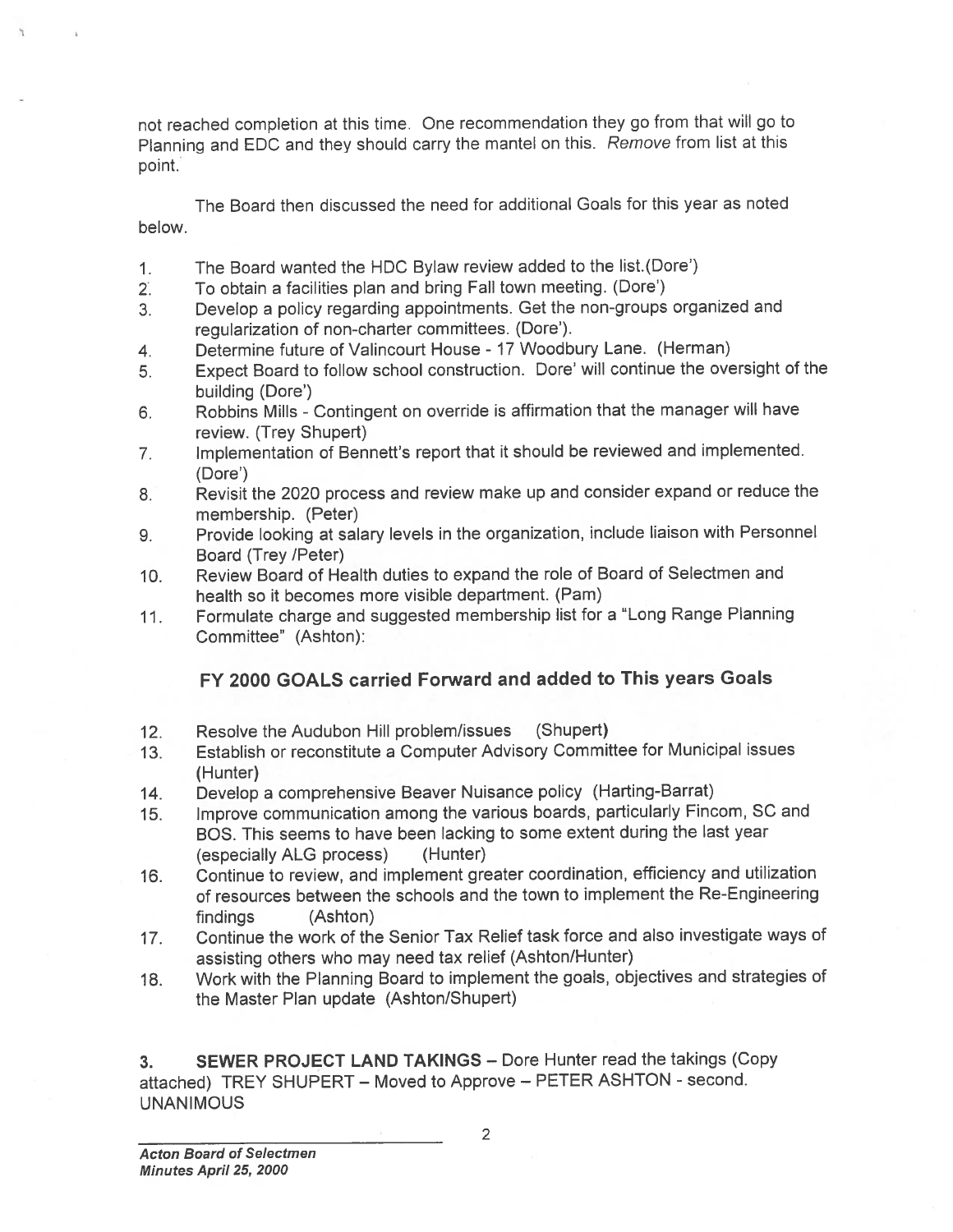4. FALL TOWN MEETING FOR ZONING ISSUES - Dore' felt that we should go back to Fall Town Meetings for zoning issues as we have in the past. Dore' felt that we should include police and fire feasibility and the school indicates that they want <sup>a</sup> meeting before Thanksgiving. He felt the later the meeting the better to be sure to ge<sup>t</sup> all items included. He wanted to set the date for the override election. Dore' suggested the December 5<sup>th</sup> be the proposed date for the STM. The date for the Election would probably be the following Tuesday. TREY SHUPERT — Moved to hold the STM on December 5th. PETER ASHTON - Second. UNANIMOUS VOTE.

5. HAARTZ TIE IN — SAC has approve<sup>d</sup> in concep<sup>t</sup> and have asked the BOS to approve. TREY SHUPERT — Moved to approve. PETER ASHTON- Second. UNANIMOUS.

6. JENKS FUND — Peter volunteered to review the requests.

7. BOARD AND COMMITTEE ASSIGNMENTS — see list Attached

8. AMERICAN CANCER EVENT - The Board noted.

9. BOY SCOUT- Dore' will represen<sup>t</sup> the Board.

10. APPOINTMENTS TO NON-CHARTER COMMITTEES — The Board will discuss at the next meeting.

## OTHER BUSINESS:

Trey wanted to make note that Earth Day is on Saturday. He will be appearing in the play

Diduca Issue — Expanded Environmental review was granted.

Peter spoke about the vacancy created by Donna Jacobs in the Planning Dept. and suggested the Town Planner's soliciting input on Donna's replacement. — Peter felt that we need someone with more general skills.

Dore' noted that the memo was goo<sup>d</sup> and feels that we should go with the genera<sup>l</sup> skills. Trey and Pam agree<sup>d</sup> that <sup>a</sup> more genera<sup>l</sup> person would be better.

Marty Meehan is holding <sup>a</sup> meeting 2-4 on Earth Day in Concord, Pam noted this meeting.

Peter noted the Finance Committee memo on Robbins Mills. Peter offered to respond, they decided that the LVVV forum will be a good place to discuss this.

# CONSENT

DORE' HUNTER - Moved to approve with the addition of Lyonnais one day liquor license,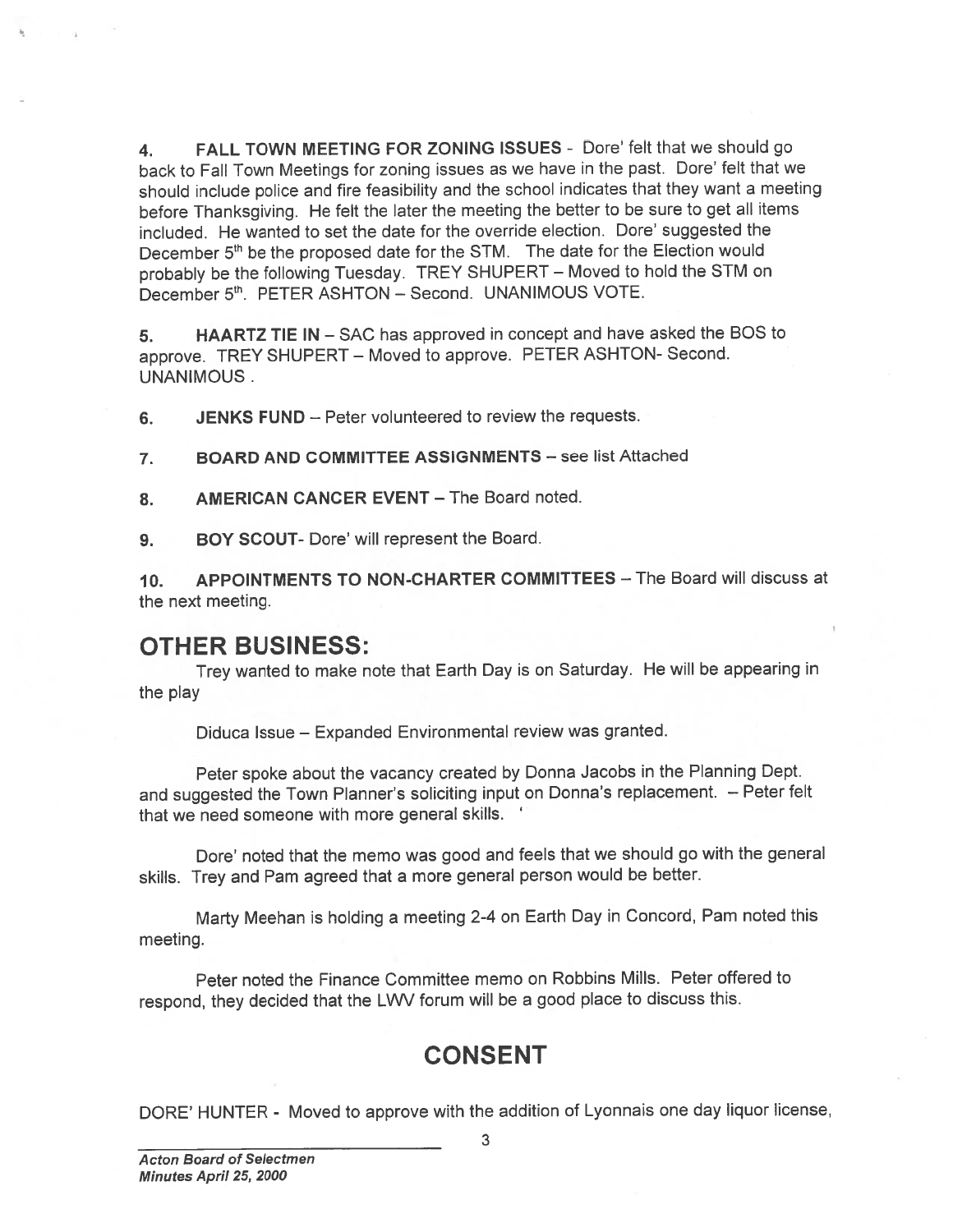Declaration of Surplus equipment for disposal. PETER ASHTON - Second. UNANIMOUS VOTE.

Hold Lyonnais — Issue Resolved. TREY SHUPERT —Moved to approve. PAM HARTING-BARRAT - Second. - UNANIMOUS VOTE.

Hold 13 until Herman is present.

# TOWN MANAGER'S REPORT

SEWER PROJECT ISSUES - Don updated the Bboard on the Adams Street issues. Mr Morse will be representing the neighborhood. Dore' said he wants it very clear that should the groun<sup>d</sup> water be contaminated, they will not be affected as we are putting the residents on Town Water. The one item that Dore' noticed was the reques<sup>t</sup> that Adams Street be closed to thru traffic.

REQUEST OF TOWN TREASURER - John spoke about land that the Town has acquired. The ACHC wants consideration and disposal of these parcels.

TREY SHUPERT — Moved to appoint John and have him bring back periodically the list of properties for consideration/review. PAM HARTING-BARRAT — Second. UNANIMOUS VOTE.

John was also asked to send the list to ACHC to see what parcels they are interested in for affordable and senior use. Dore' suggested that they be brought to the Board on the Consent Calendar.

STATUS OF BOARDS AND COMMITTEES — Dore' noted the categories for HDC Appointments. Dore' asked about requirements that other committees may have regarding the make up of committees/Boards.

Dore asked for <sup>a</sup> draft — policy on reappointment of people who have sunsetted.

Don noted that the formal interviews for police chief have been held and they hope bring forward <sup>a</sup> short list to give us another eye on this.

**EXECUTIVE SESSIC** 

18 Hugert Clerk<br>Clerk<br>L./

Date

Cĭristine Joyce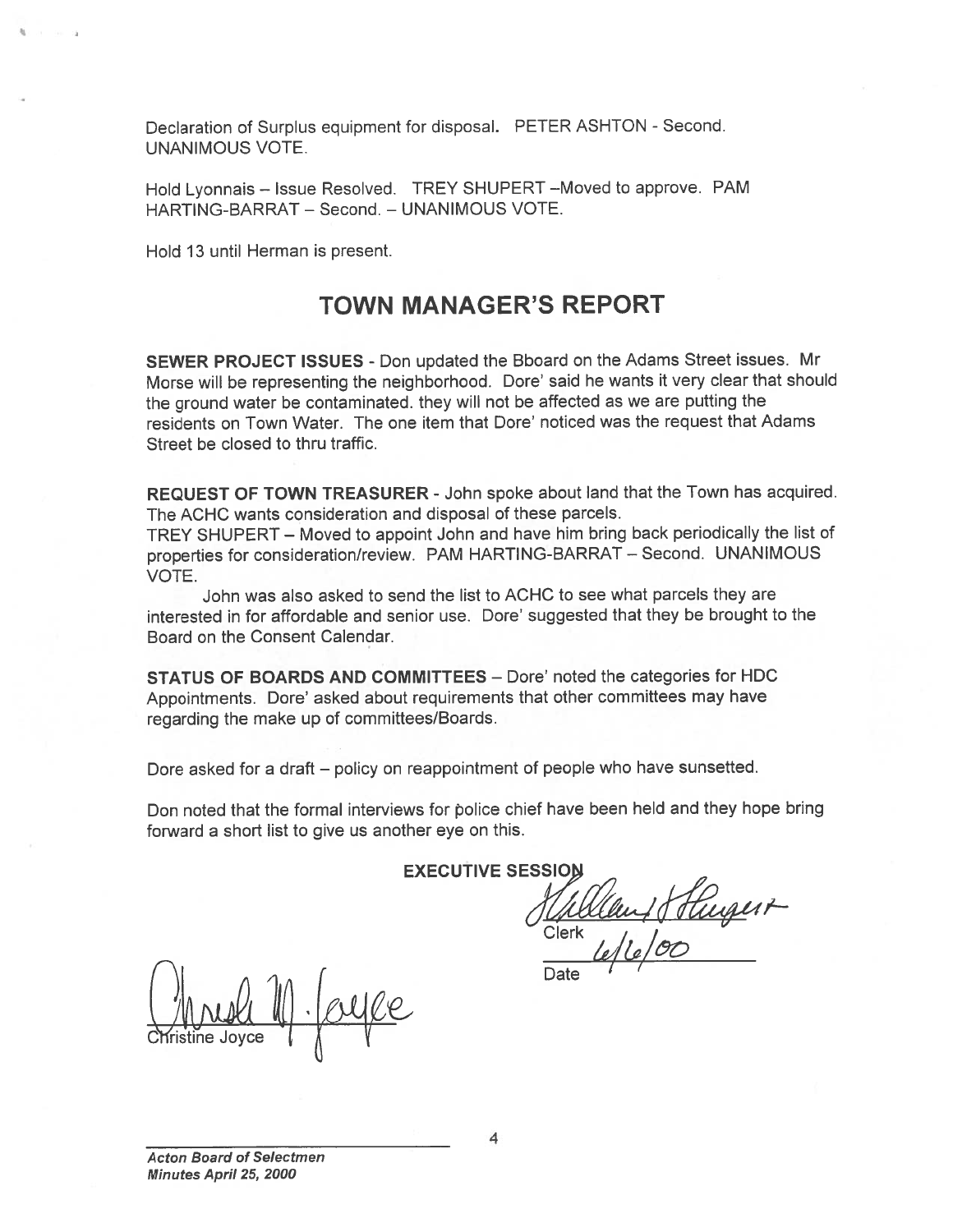April 21, 2000

TO: Board of Selectmen

FROM: Dore' Hunter, Chairman

SUBJECT: Selectmen's Report

# AGENDA

# APRIL 25, 2000 7:30 P.M. -Room 204

### I. CITIZEN'S CONCERNS

### II. PUBLIC HEARINGS & APPOINTMENTS

1. 7:33 G.R. EQUIPMENT CO. — <sup>180</sup> GREAT ROAD — CLASS <sup>I</sup> LICENSE - Enclosed <sup>p</sup>lease find Application for and staff comment for Board action.

### **III. SELECTMEN'S BUSINESS**

2. FY2000 and FY2001 GOALS - Enclosed please find materials in the subject regard.

3. SEWER PROJECT LAND TAKINGS — Enclosed <sup>p</sup>lease find documents for necessary takings for the sewer project for Board action.

4. FALL SPECIAL TOWN MEETING — Enclosed <sup>p</sup>lease find <sup>a</sup> memo from the Town Manager in the subject regard.

5. SEWER TIE-IN, HAARTZ AUTO FABRIC - Enclosed <sup>p</sup>lease find correspondence in the subject regard.

6. JENKS FUND GRANT AWARDS — Enclosed <sup>p</sup>lease find <sup>a</sup> memo from staff regarding this subject.

7. BOARD AND COMMITTEE ASSIGNMENTS — Enclosed <sup>p</sup>lease find <sup>a</sup> memo from the Town Manager in the subject regard.

8. AMERICAN CANCER SOCIETY - Enclosed please find materials regarding the upcoming <sup>24</sup> hour relay to be held at the NB Track on May 19-20, as well as Staff comment.

9. BOY SCOUT COURT OF HONOR — Enclosed <sup>p</sup>lease find <sup>a</sup> reques<sup>t</sup> for Board attendance on May 13, <sup>2000</sup> for Charles K. Berry-Skillen for Board assignment.

JO. BOARD OF SELCTMEN'S POLICY REGARDING MAKING COMMITTEE APPOINTMENTS. The Chairman will disucss this item on Tuesday.

11. OTHER BUSINESS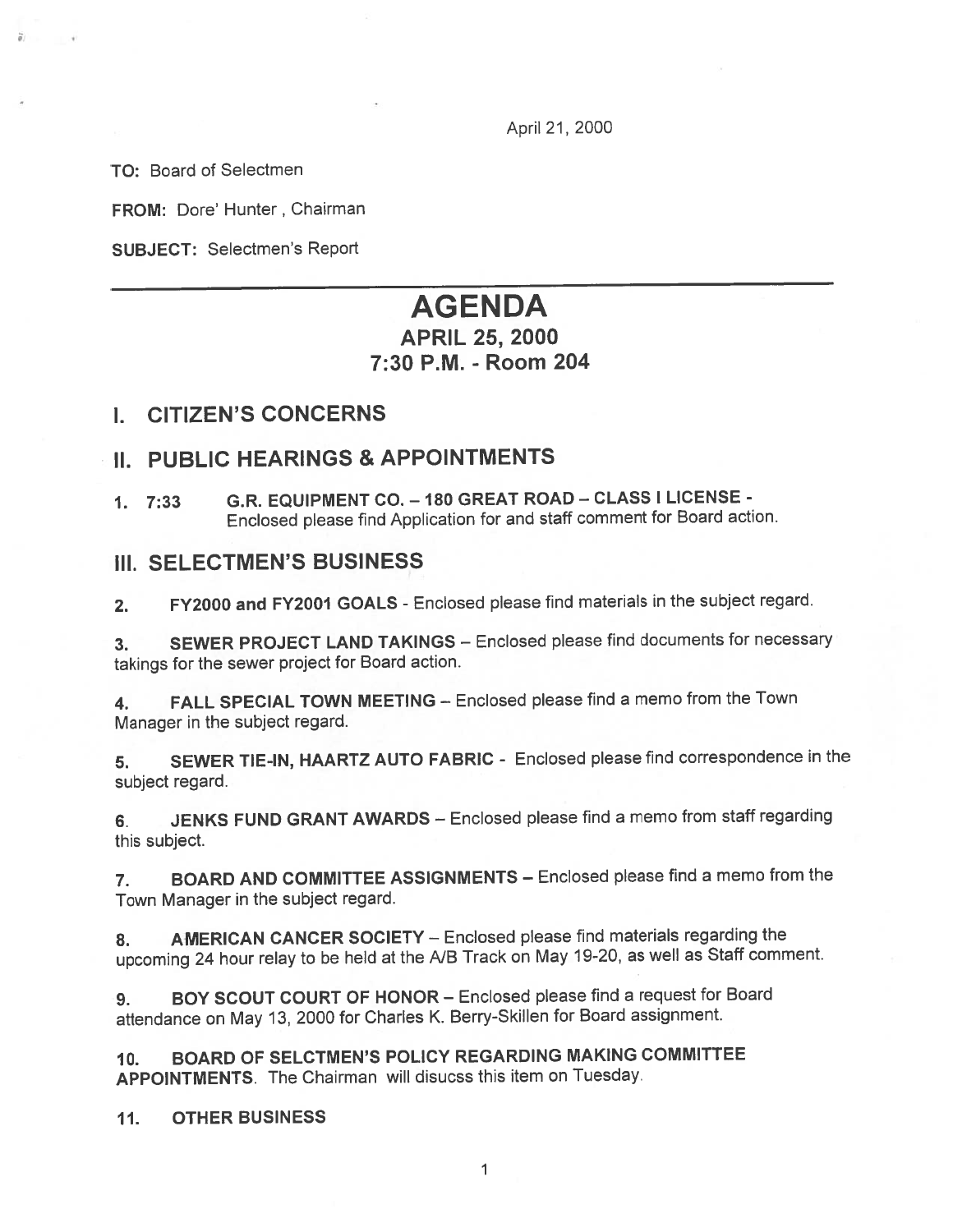## IV CONSENT AGENDA

12. ACCEPT MINUTES – Enclosed please find the minutes for March 9 and 14, 2000 for Board approval.

13. SITE PLAN AMENDMENT — EDGEWATER TRUST — 532 Great Road — Enclosed <sup>p</sup>lease find the draft decision to site <sup>p</sup>lan #03/26/87.

14. SITE PLAN AMENDMENT — ONE ACTON PLACE, 526 MAIN STREET — Enclosed <sup>p</sup>lease find <sup>a</sup> propose<sup>d</sup> amendment to this Site Plan, along with staff comment, for Board review.

15. ACCEPT DONATION — Enclosed is <sup>a</sup> reques<sup>t</sup> from the Natural Resources Director seeking Board acceptance of <sup>a</sup> pair of Binoculars, which Haartz Corporation wishes to donate to the Conservation Commission for Board action.

16. ACCEPT DONATION — Enclosed <sup>p</sup>lease find <sup>a</sup> reques<sup>t</sup> from the Recreation Director seeking Board acceptance of <sup>a</sup> regulation size tennis net for Board action.

17. LIONS CLUB ANNUAL FAIR — Enclosed <sup>p</sup>lease find the application from the Lions Club with regard to their annual fair to be held on June 14-18.

### V. TOWN MANAGER'S REPORT

18. REQUEST FROM THE TOWN TREASURER — Enclosed <sup>p</sup>lease find <sup>a</sup> reques<sup>t</sup> from the Town Treasurer, which the Town Manager will address.

19. SEWER PROJECT ISSUES — Enclosed <sup>p</sup>lease find information from the Town Manager related to concerns about the Sewer Construction Project.

20. STATUS OF UPCOMING COMMITTEE AND BOARD APPOINTMENTS

### VI. EXECUTIVE SESSION

#### **ADDITIONAL INFORMATION**

Enclosed <sup>p</sup>lease find additional correspondence that is strictly informational and requires no Board action.

#### FUTURE AGENDAS

To facilitate scheduling for interested parties, the following items are scheduled for discussion on future agendas. This IS NOT <sup>a</sup> complete Agenda.

| May 9, 2000                       | May 23, 2000           |
|-----------------------------------|------------------------|
| Chris Starr - Cons Com. Associate | <b>June 6, 2000</b>    |
| <b>Site Plan Central Street</b>   | June 20, 2000          |
| Ice House Café' Common Vic        | <b>July 18, 2000</b>   |
| Ice House Café' Liquor License    | <b>August 15, 2000</b> |
| <b>Commuter Lot Lighting</b>      |                        |